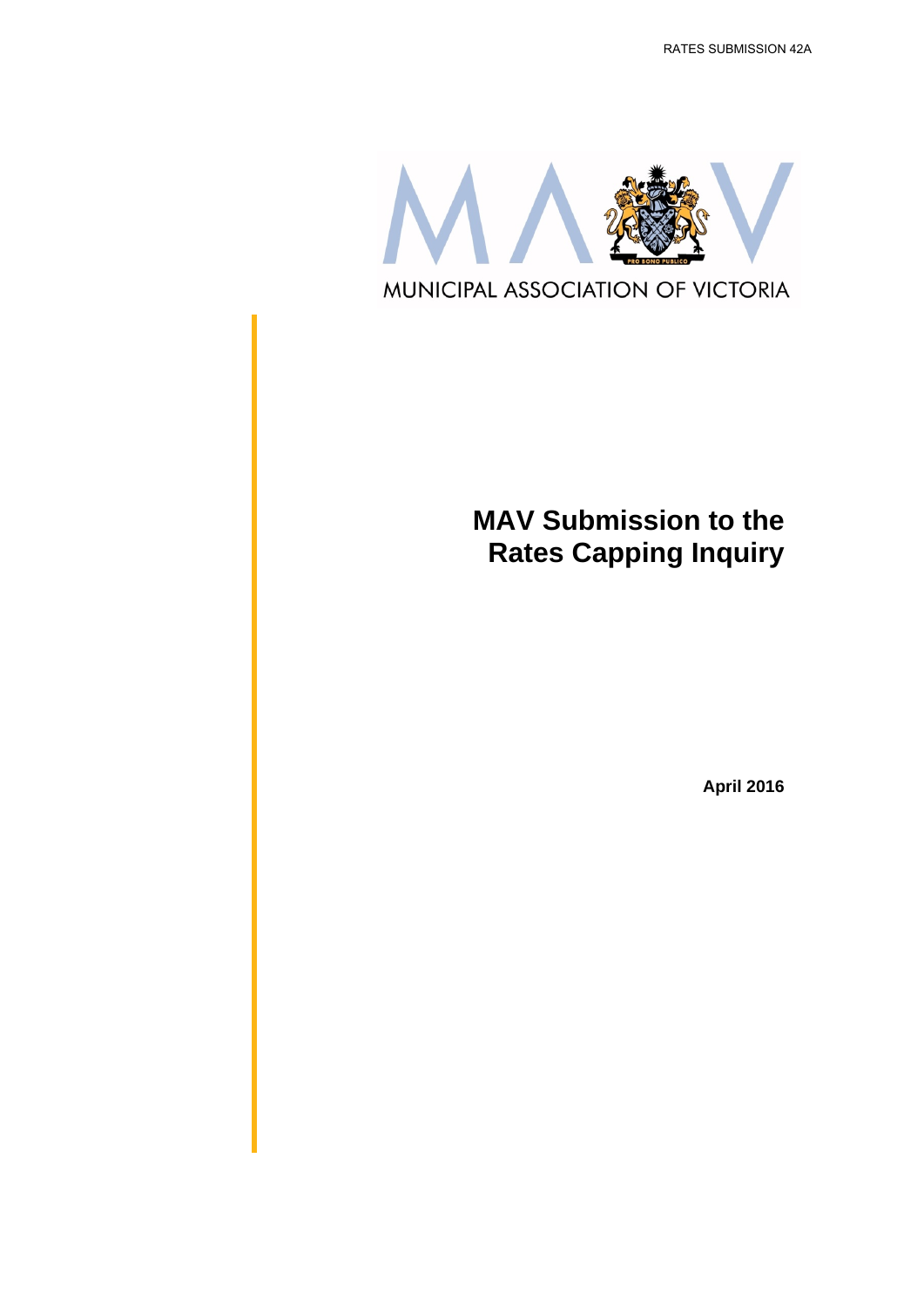#### *© Copyright Municipal Association of Victoria, 2016.*

*The Municipal Association of Victoria (MAV) is the owner of the copyright in the publication Submission to Parliamentary Inquiry.* 

*No part of this publication may be reproduced, stored or transmitted in any form or by any means without the prior permission in writing from the Municipal Association of Victoria.* 

*All requests to reproduce, store or transmit material contained in the publication should be addressed to 9667 5555* 

*The MAV does not guarantee the accuracy of this document's contents if retrieved from sources other than its official websites or directly from a MAV employee.*

*The MAV can provide this publication in an alternative format upon request, including large print, Braille and audio.*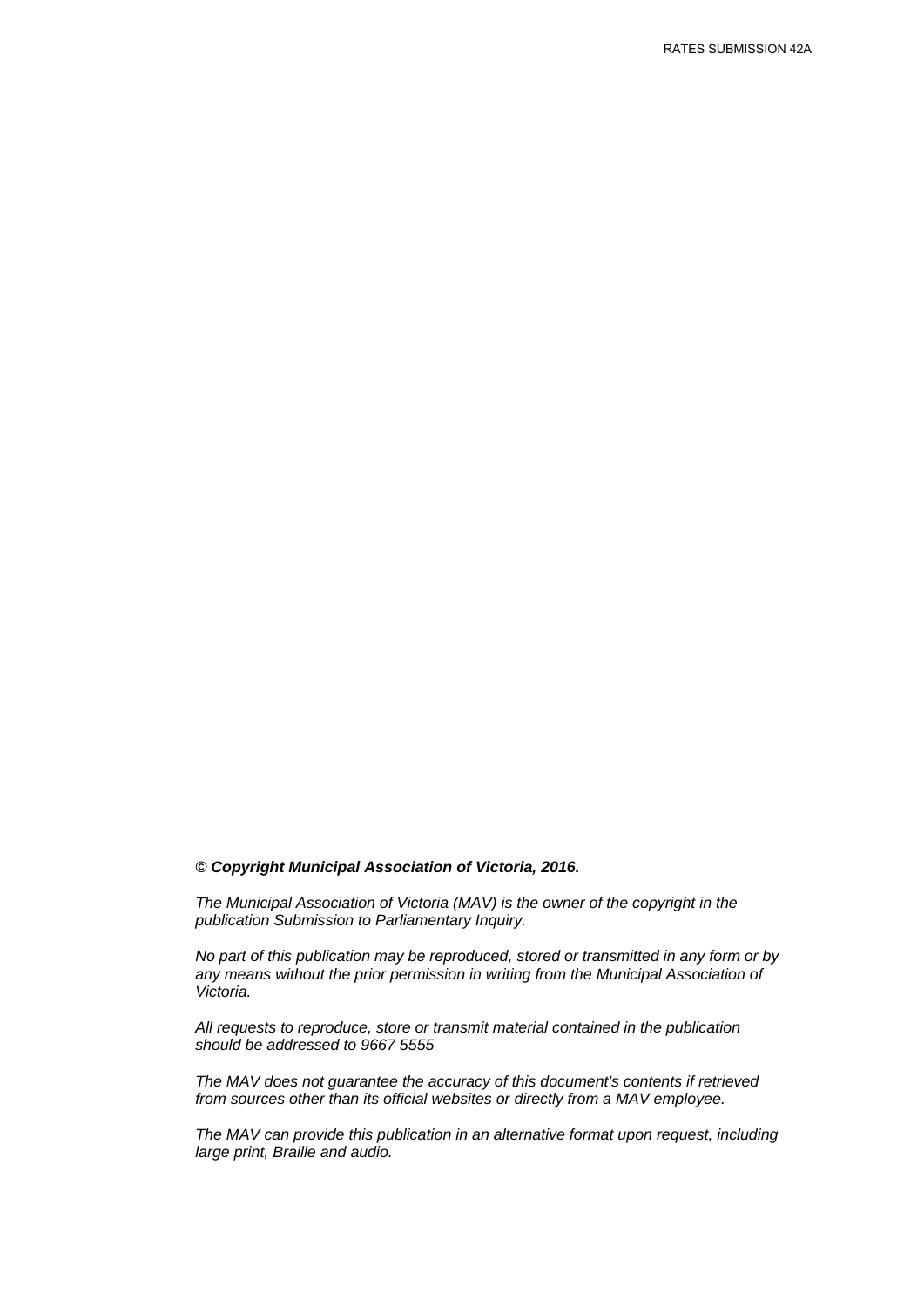

### Table of contents

| 2                                                                     |  |
|-----------------------------------------------------------------------|--|
|                                                                       |  |
|                                                                       |  |
| 3 Process issues with the application of the rates capping framework5 |  |
|                                                                       |  |
|                                                                       |  |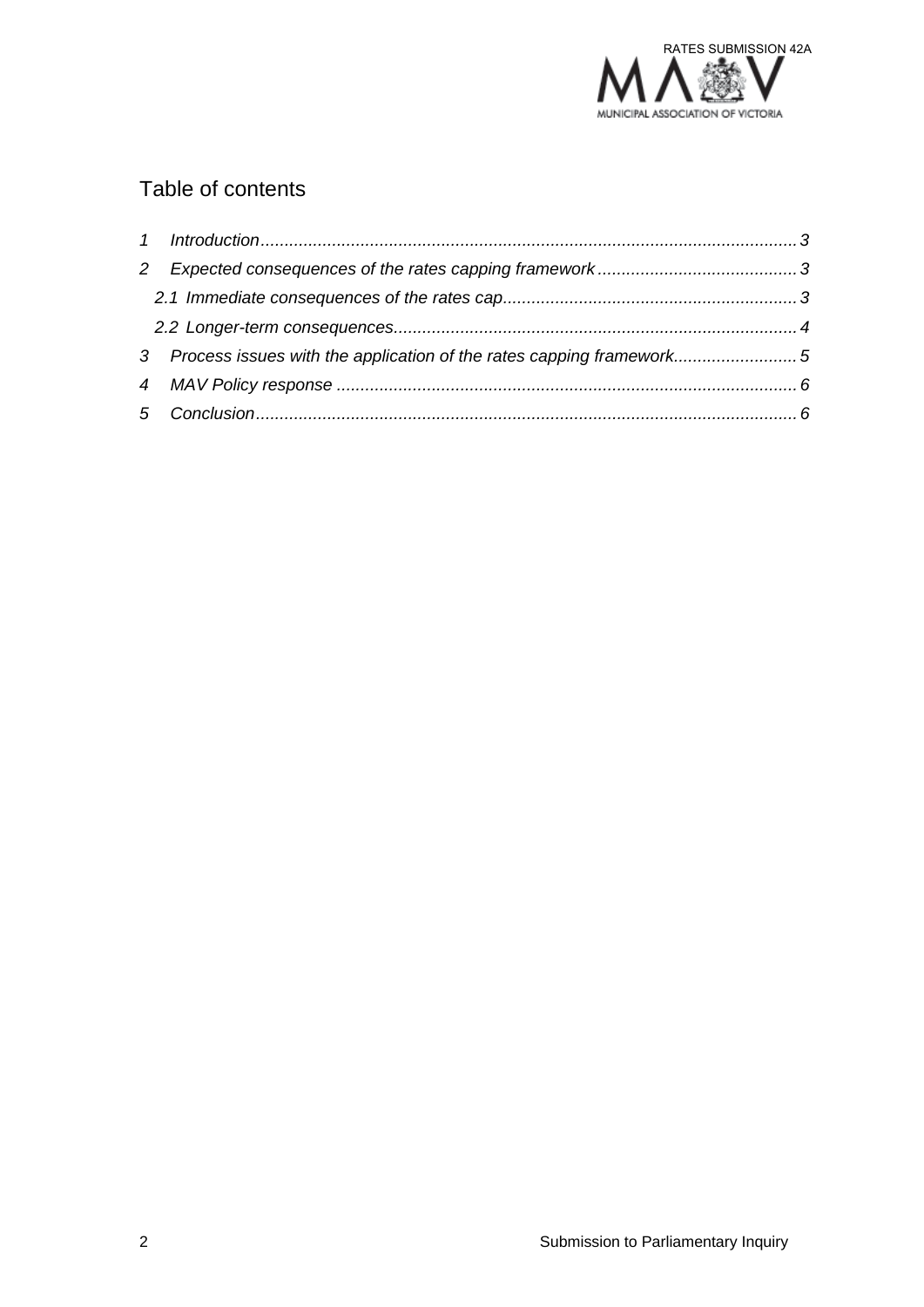

#### 1 Introduction

The Municipal Association of Victoria (MAV) welcomes the opportunity to provide a submission to the Legislative Council's Environment and Planning Committee's *Inquiry into Rate Capping Policy*.

The purpose of this submission is to provide commentary to the Committee on the current status of the rates capping framework from the perspective of the MAV and provide some guidance around the potential issues and consequences of this policy.

Our position is that the rates capping framework will negatively influence the sector over the medium term, primarily through degradation of the sector's infrastructure, consideration of rationalising councils' services and a reluctance to expand into new service areas.

The consequences of the rates cap are unlikely to be universally felt across the sector; individual councils have differing capacities to respond to the cap.

#### 2 Expected consequences of the rates capping framework

#### **2.1 Immediate consequences of the rates cap**

Small rural councils already struggling with cuts to the Financial Assistance Grants (FAGs) program are most likely going to be the most affected by the rates capping framework. This is a consequence of the following factors:

- These councils generally have a strong reliance on rates revenue and external funding, therefore limiting their capacity to utilise other revenue sources, such as fees, fines and charges, to make up any shortfall in core revenue. With per head FAGs grants falling due to the Commonwealth's decision to cease indexation of this program, rural councils will be effectively facing cuts to this program as a consequence of their poor relative population growth.
- Previous MAV analysis has suggested that the small rural councils have a greater susceptibility to financial distress – that is, while there is no obvious causal link between the size or type of council and financial performance, it is also clear that once small rural councils face financial difficulty, it is much more problematic for them to resolve these issues. In effect, the rates capping framework increases the risk that small rural councils will face financial issues in the future.
- The decisions small rural councils need to make in relation to the cap are complex, with many of their communities facing drought conditions and struggling with their own income growth. As a consequence, many small councils may be reluctant to submit an application to increase their rates above the cap due to the potential effects this will have on their ratepayers.

We expect there to be significant diversity on the consequences of the rates cap between individual councils. Some of the tension points previously identified by the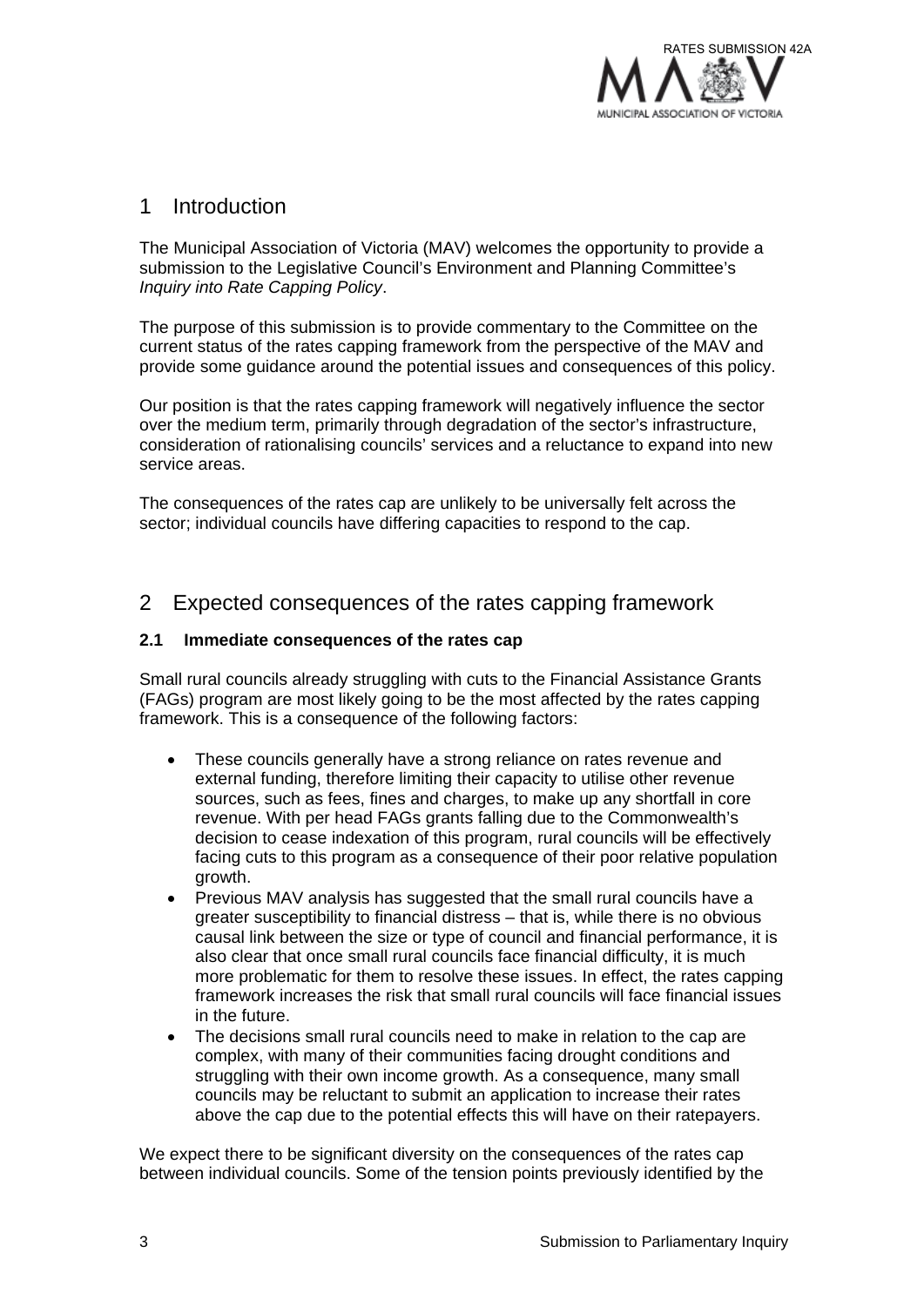

MAV are still relevant to predicting the potential consequences, including population growth far outstripping assessment growth; a high proportion of expenses in direct employee costs; and councils that are effectively 'price takers' in their local markets and will need to respond to broader changes in market input prices that are above the forecast CPI level.

As presented at the Committee hearing, a useful example of the stresses faced by councils in considering whether to apply for a variation is Gannawarra Shire oCuncil. Their rate base is approximately \$10 million and assessment numbers are effectively flat, meaning that the gross increase in rates allowed is around \$250k. Half of this figure — \$125k — will be consumed by banding movements already committed within the award. A further \$25k will be consumed by the increase in postage costs from \$0.70 to \$1, leaving the council \$100k for staffing increases under the EBA and other changes in input costs, such as contract price increases, service expansion, etc. It is estimated by MAV that in order to complete a variation effectively, it will cost in the order of \$40k. Given the lack of knowledge about what will be required to make a successful application, the proportionately high cost of making the application presents an effective barrier to making an application in the first year of the new framework, particularly for a low resource council.

#### **2.2 Longer-term consequences**

The MAV expects the rates cap to have negative long-term consequences on local government. The capacity of the sector to manage a cap in the short-term is relatively high. However, insufficient revenue growth will have long-term and catastrophic consequence on the sector as the cumulative effects of small decisions in response to the cap becomes apparent. The following consequences are anticipated:

- An increase in debt levels over time as councils look at alternative funding streams, particularly for long-term assets. This is likely to occur as pressure is placed on the existing infrastructure portfolios of councils and it becomes increasingly apparent that more assets are required. The MAV also notes that the material published by the Essential Services Commission to date appears to support the use of debt within councils, which may prioritise debt before rate increases to fund infrastructure projects.
- The standard of infrastructure is expected to decline over time in response to lower than required revenue. Previous examples of rates capping policies – both in Victoria and in other jurisdictions, such as New South Wales – have suggested that the infrastructure funding (particularly renewal) is susceptible to insufficient funding during times of revenue constraint. While the counter argument is that this will be an aspect monitored by both the Auditor General and the ESC, we do not believe that this will prove to be an effective mechanism.
- There is some discussion within the sector of cuts to services. There is no real evidence of this occurring on a wide-scale basis at this stage, except in some isolated areas for services such as the State Emergency Service and school crossing supervisors. The MAV expects more pressure will be brought to bear on this matter as the cap is in place for several years.

These consequences will have a demonstrable effect on the lives of Victorians. The quality of local infrastructure is important to the liveability of local communities and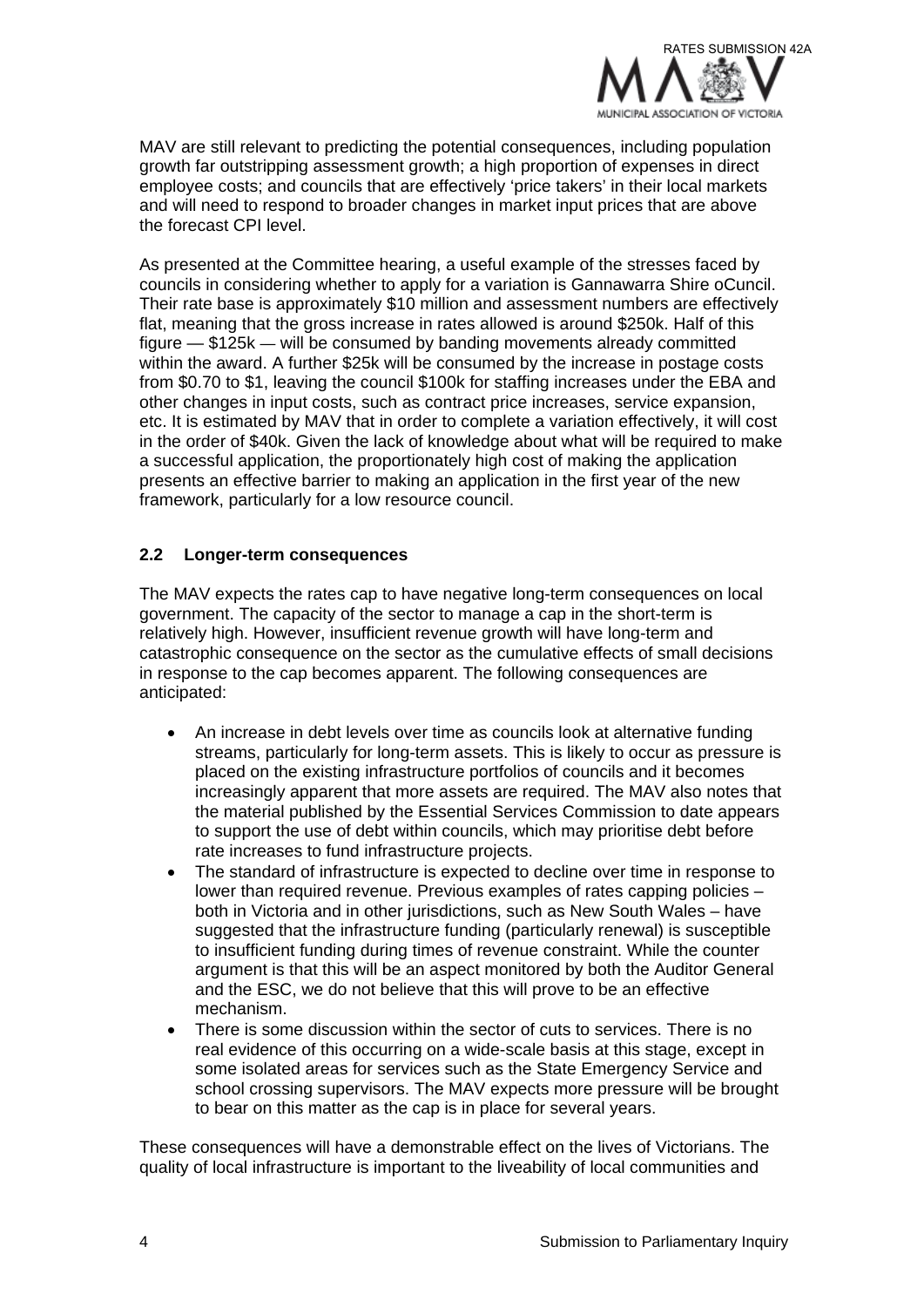

their safety. Less renewal capacity will increase accidents on sub-standard infrastructure, while the quality of local facilities – whether public libraries, playgrounds, sporting clubs, shared use pathways or community parks – will gradually reduce.

The threat of increased debt levels and infrastructure gaps will create long-term financial liabilities for the community and hence the beneficiaries of the rate capping framework will be the current community through lower rates, while future ratepayers will be asked to pay higher rate levels to pay down debt and improve run-down local infrastructure.

#### 3 Process issues with the application of the rates capping framework

The MAV believes several process issues are worth raising to the Committee for their consideration.

Uncertainty in relation to the standard required of the ESC to approve a proposed variation to the rates cap is likely to act as an additional barrier to making prudent decisions on appropriate rate increases, at least in the short-term. The evidence presented by the MAV's CEO at the Committee hearings emphasised that the Association has formed the position that it is not our responsibility to tell the ESC how they should judge applications for a rate increase above the cap. Despite this, it is clear that the level of cost associated with the preparation of an application to the ESC, along with the uncertainty in relation to the outcome, presents a barrier. It is the intention of the MAV to provide advice to members on the decisions of the ESC in the framework's initial year to hopefully provide meaningful commentary on the factors that appear to have influenced the ESC's decision.

The structure of the legislation also bears comment. The Minister retains significant discretion in the legislation in the selection of the cap and whether a single or multiple caps are adopted. As such, it is difficult for the sector to predict and plan for future rates caps.

There is also little parliamentary oversight (other than the Committee's inquiry) of the decision on the cap applied each year. It is feasible under this legislation that the Minister may make a determination to cap at wildly different levels. For example, rate increases could be set at zero per cent or at the other extreme it is possible that the Minister may cap rates at a high level (e.g. 10 per cent). This high level of discretion within the legislation suggests the policy intent of reducing councils' rate increases cannot be guaranteed by the legislative instrument that exists.

This issue can be seen by the application of the first year's rate cap. The ESC made a clear recommendation on the appropriate cap level which gave some consideration to the EBA decisions of councils that predated the rates capping policy by incorporating a wage price index component into the rates cap. By ignoring this element of the rates cap, the Government has significantly limited the capacity of councils to plan for the staged implementation of a cap without disruptive influences to their other services.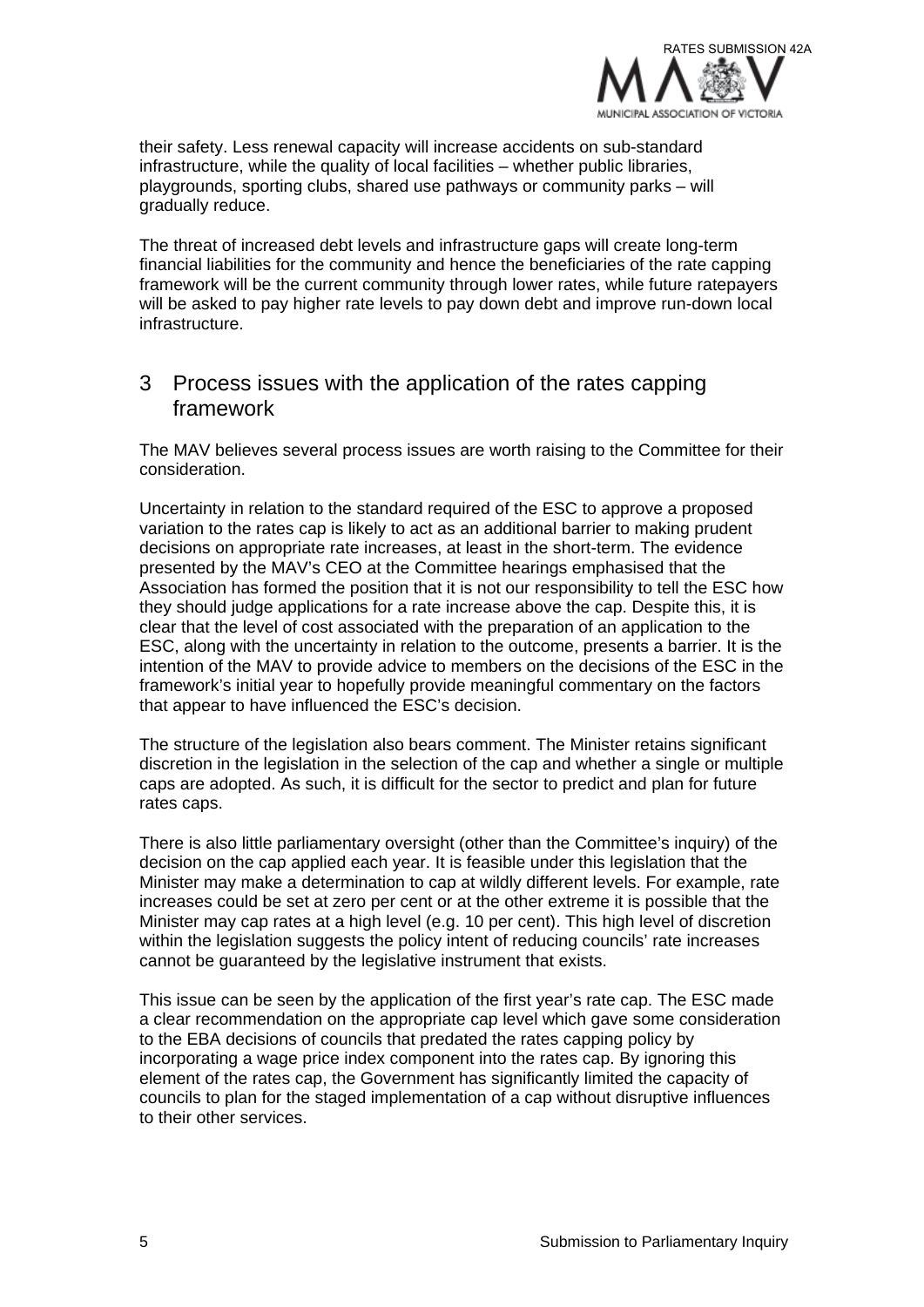

### 4 MAV Policy response

The MAV's policy response to the cap has three elements:

- 1. Identify services provided by the local government sector and advocate for fairer funding outcomes. Examples of this approach include the Maternal and Child Health program, school crossing supervisors program, the SES unit funding, public libraries, etc. The objective of this advocacy is to ensure that appropriate funding underpins those services delivered on behalf of, or in partnership with, the Victorian Government. The MAV believes that the specific purpose funding provided to the sector can be significantly improved by pursuing a wide range of advocacy goals which incrementally improves the funding levels of councils. Further information is provided in the appended brief.
- 2. MAV is pursuing the Commonwealth through the ALGA for improved Federal funding following the cuts to the FAG program. There has been some success from this advocacy, with the Roads to Recovery program gaining an impressive funding boost with the resumption of the fuel indexation nationally. Our advocacy in partnership with the other state associations will continue with broad goals in relation to increasing federal funding.
- 3. We have also commenced discussions with our members about establishing a framework for future services delivered in partnership with the State of the Commonwealth. Our recommended principle is that any new function of councils delivered on behalf of the State or Commonwealth should be the subject of a clear funding agreement, with established funding levels and a clear funding duration. At the conclusion of the agreement, the proposal is that the service will stop unless a new funding agreement is entered into. The goal of this advocacy work is to limit the long-term financial consequences to councils of entering new services in partnerships with other levels of government.

As can be seen from these objectives, the MAV is effectively attempting to stabilise and improve the financial position of councils by increasing the funding levels available to councils on a service-by-service basis. This approach is reasonable, as funding from other levels of government has fallen over time relative to service costs.

### 5 Conclusion

The MAV welcomes the opportunity to provide a submission to the Committee's inquiry into the rate capping policy. We believe that over the next six months an increasing body of evidence will be provided on the initial consequences of the rates capping framework; in particular, we expect to see more evidence about how the ESC considers rates capping variations and hence the likelihood of more applications in the future.

Notwithstanding these matters, the approach of the MAV is to focus on practical efforts it can pursue to improve the financial position of the sector. We believe the sector can make up some of the funding shortfall and reduce the risks of the negative consequences of a rate capping framework by achieving better funding outcomes across a broad range of service areas.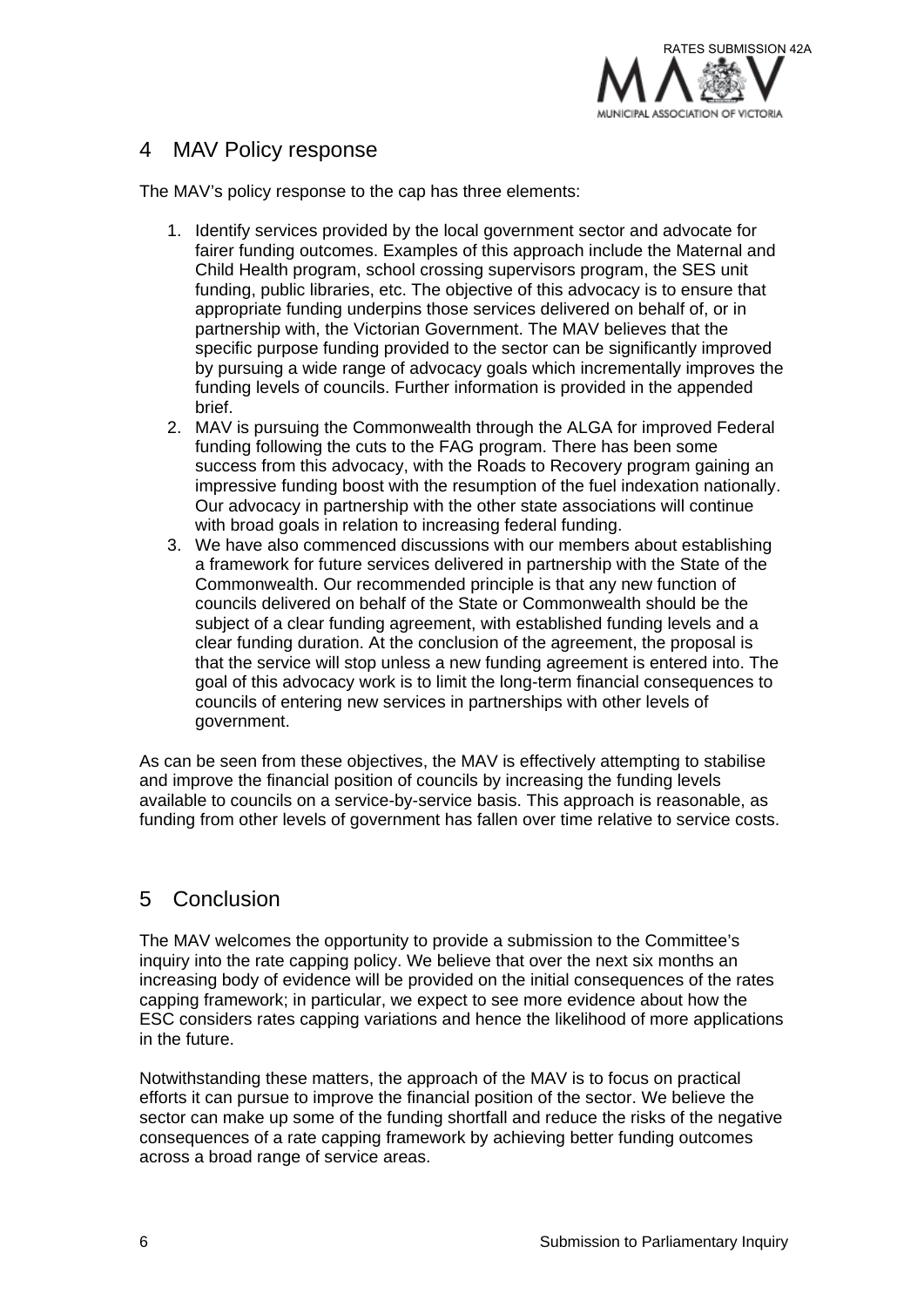

Despite this, the risks from the framework remain significant; ultimately the greatest risk is poor infrastructure combined with higher debt levels within the sector. That is, there is a risk of intergenerational funding inequities, the risk of higher accidents and injuries in the community and of generally poorer quality infrastructure and public spaces. This is a demonstrative and tangible risk to the liveability of Victoria.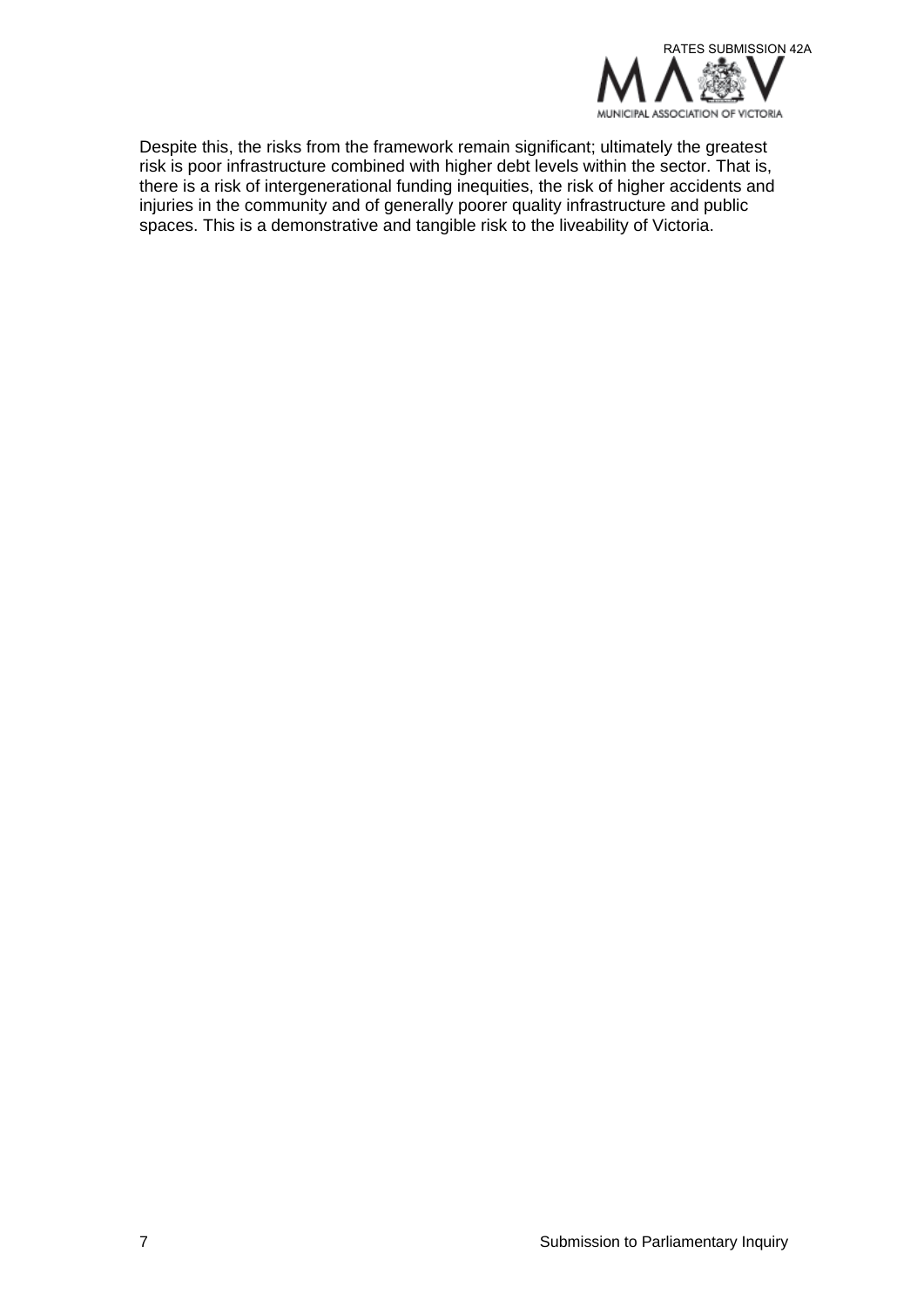

### **MAV Response to Rate Capping**

The Municipal Association of Victoria's (MAV) priority actions in responding to the rates capping and variations framework seek to improve the financial position of our member councils. In the current policy environment, our attention is focused on three concurrent strategies:

- 1. We are seeking to improve the funding for local government by campaigning for a return of indexation for the Financial Assistance Grant program, and through increases in the Roads to Recovery program.
- 2. The Association is pursuing improved funding in a range of council service areas jointly funded with the State government, including maternal and child health (MCH), the school crossing supervisor program, and public libraries, amongst others.
- 3. We are advising members to accept any additional service proposals or offerings from the State or Commonwealth without a formal, time-bound funding agreement. Upon expiry of any agreements, we are advising councils to not to continue delivering the service without a new time bounded funding agreement. In the event that funding is cut at any time under the agreement, the service will cease. This approach will require that councils only employ staff for the term of the agreement.

Our immediate focus on the rates capping and variations framework is to assist councils as far as practical to understand the variations process and ensure they are appropriately prepared to make efficient variation proposals.

The MAV has taken a position that the best response to the current financial and political context facing the local government sector is to achieve good negotiated outcomes across a range of council services.

The major headwinds facing local government – the rates capping framework and the cuts to Financial Assistance Grants – are long-term advocacy issues for the MAV. Any positive outcome in these areas will take significant advocacy effort and time to achieve. In particular, the rates capping and variation framework is a key policy of the Andrews Labor Government and has been used politically since the 2014 election campaign as a means of building community support for their government. As such, the policy appears to be a key component of any government led by the current Victorian premier.

#### **Federal Advocacy by MAV**

The indexation freeze to Financial Assistance Grants in the 2014-15 Commonwealth Budget, has placed a significant burden on Victoria's councils with an estimated cost of \$134 million over three years. The MAV, as the Victorian member of the Australian Local Government Association (ALGA), has worked with local government associations across Australia to advocate for a return of the indexation.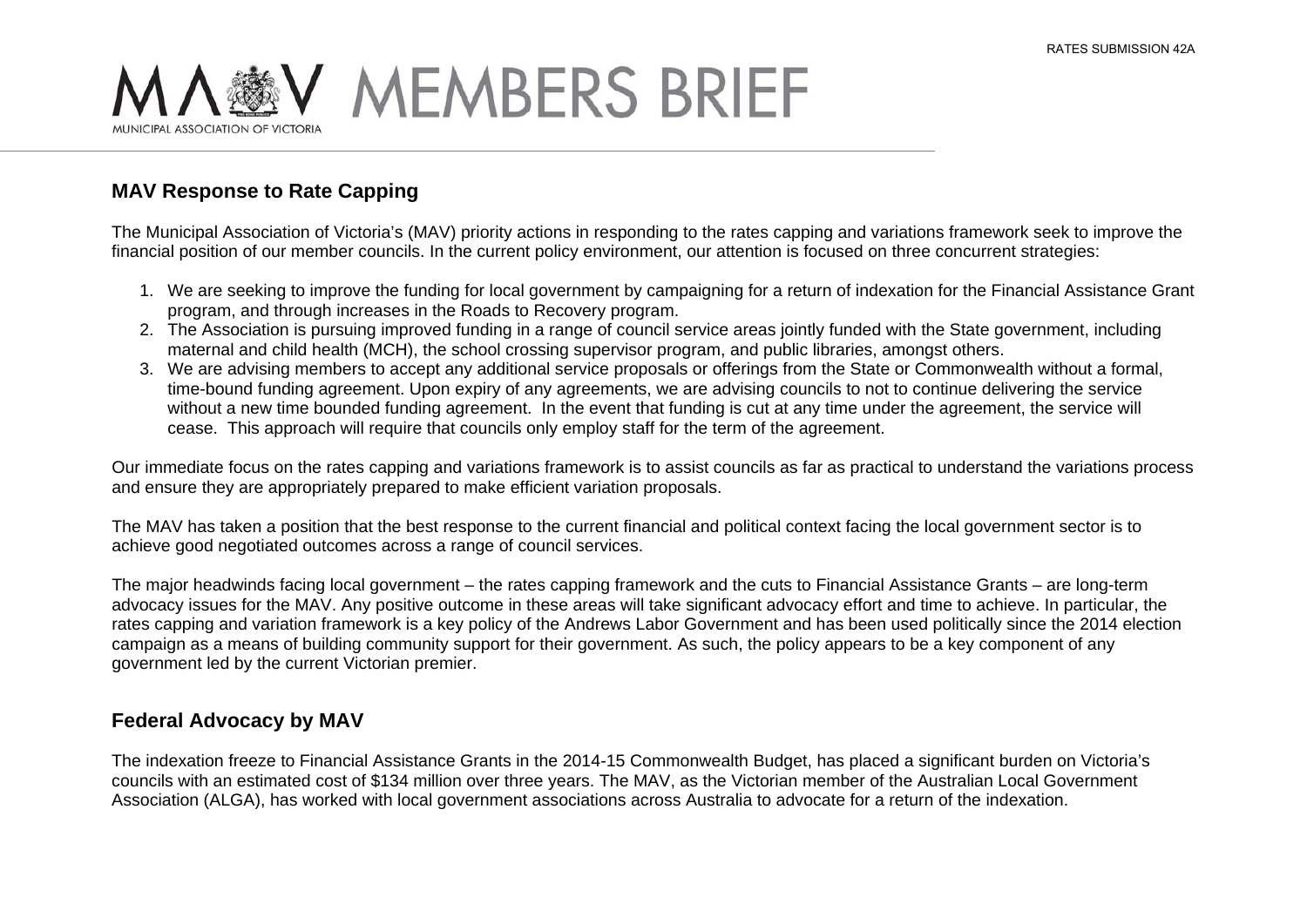

The MAV has also worked with our interstate peers to advocate for increases and an extension of the Roads to Recovery program to provide additional funding to the benefit of the Victorian local government sector. As part of the policy to commence indexation of fuel excise, the Roads to Recovery program received a significant boost over the 2015-16 and 2016-17 years – councils will receive \$1 billion nationally this year under the program, with Victoria's share estimated at \$203.5m, or an additional \$132.3m over the base funding level. For 2016-17, the estimated funding for Victoria will be \$235.1m, or \$163.9m above normal annual allocation.

Advocacy for better financial support from the Commonwealth Government will continue as part of the ALGA's election campaign. Federal funding of local government will be the primary issue that all parties participating in the 2016 Federal Election will be

#### **State Advocacy**

We are continuing in our advocacy against the rates capping framework and will be seeking to build a compelling case in relation to the damage this framework is causing local government and their communities – including deterioration in councils' infrastructure and the related creation of future infrastructure gap, the potential for service levels and quality to decline, and for service innovation to atrophy. This work will collect and analyse the performance and financial data of councils and builds on the Association's almost 20 year time series database of the sector's financial position.

The MAV has been advocating on the following with the State:

| Policy area                                  | <b>Advocacy objective</b>                                                                                     | What are we doing?                                                                                                                                                                                                                                                                    |
|----------------------------------------------|---------------------------------------------------------------------------------------------------------------|---------------------------------------------------------------------------------------------------------------------------------------------------------------------------------------------------------------------------------------------------------------------------------------|
| Maternal and child<br>health                 | Sate to meet their agreed                                                                                     | The MAV's costing analysis has identified the scale of funding shortfall – the agreed<br>50/50 funding commitment is now around 60/40 across the sector.                                                                                                                              |
|                                              | commitment to MCH funding<br>of $50\%$ .                                                                      | The MAV is requiring a major increase in the State's output funding price through the<br>2016-17 Budget, and is seeking a retrospective payment for the 2015-16 funding year.<br>We have some confidence that the State will respond to the MAV's requests in the<br>upcoming budget. |
| Home and<br><b>Community Care</b><br>program | Support certainty and stability<br>for the HACC program during<br>the transition phase to the<br>Commonwealth | MAV advocacy supported by the State has achieved the Commonwealth's commitment<br>to certainty and stability for councils' Home and Community Care (HACC) program<br>funding until June 2019.                                                                                         |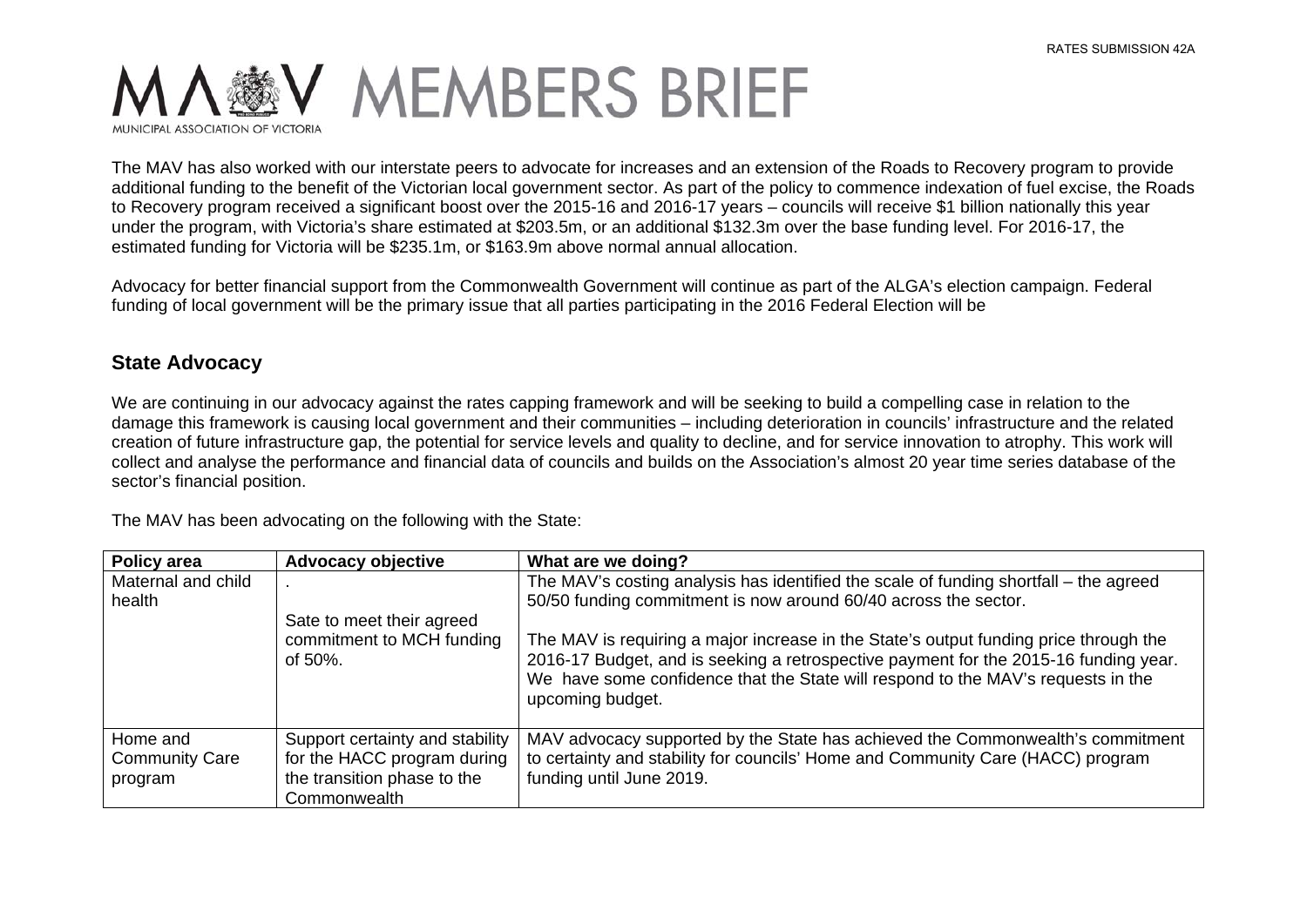|                                              |                                                                                          | MAV successfully negotiated with the State to increase the price for HACC services<br>prior to transfer of aged care to the Commonwealth.<br>MAV has successfully negotiated the formation of a 'Trilateral Community Care Officials<br>Group' with the Commonwealth and the State to maintain the strengths of the HACC<br>program in Victoria, This has resulted in a formal agreement through the MAV<br>articulated as a 'Statement of Intent' to be signed shortly at the Ministerial level,<br>recognising the role and investment of local government, and committing the other<br>spheres to consulting with local government on the reforms and transition through to<br>2019. |
|----------------------------------------------|------------------------------------------------------------------------------------------|-----------------------------------------------------------------------------------------------------------------------------------------------------------------------------------------------------------------------------------------------------------------------------------------------------------------------------------------------------------------------------------------------------------------------------------------------------------------------------------------------------------------------------------------------------------------------------------------------------------------------------------------------------------------------------------------|
| <b>School Crossing</b><br>Supervisor program | Increase the funding for each<br>eligible crossing                                       | MAV is currently completing a costing analysis of the school crossing supervisor<br>program to establish the costs borne by councils for managing the service. This<br>information will be used to advocate for an increase in the program's funding level.<br>The MAV has also advocated for and will be a key partner in, a review of the school<br>crossing supervisor program, which will be undertaken by the Victorian Government and<br>led by VicRoads.                                                                                                                                                                                                                         |
| <b>Public libraries</b>                      | Increase recurrent funding<br>from the State and continue<br>capital funding programs    | The MAV has long advocated for improved funding for Victorian's public libraries. Our<br>most recent successes achieved a reversal of funding cuts to the program. We continue<br>to argue that the state's contribution remains inappropriately low and will continue to<br>argue in favour of greater operational funding. We have been successful over time in<br>achieving an improvement in the capital contribution provided by the State and will<br>continue our efforts in this approach in the absence of significant progress being made<br>in recurrent funding.                                                                                                            |
| <b>Planning fees</b>                         | A review of planning fees to<br>ensure that the level of cost<br>recovery is appropriate | The MAV has advocated for the completion of a review of planning fees, primarily due to<br>the lack of indexation in the planning fees and the view that they have failed to keep<br>pace with the cost of providing planning services. The MAV was successful in securing<br>a review of planning fees in July 2015 through direct advocacy to the Minister for<br>Planning.<br>The MAV has taken a lead role in coordinating the activity-based costing, summarising                                                                                                                                                                                                                  |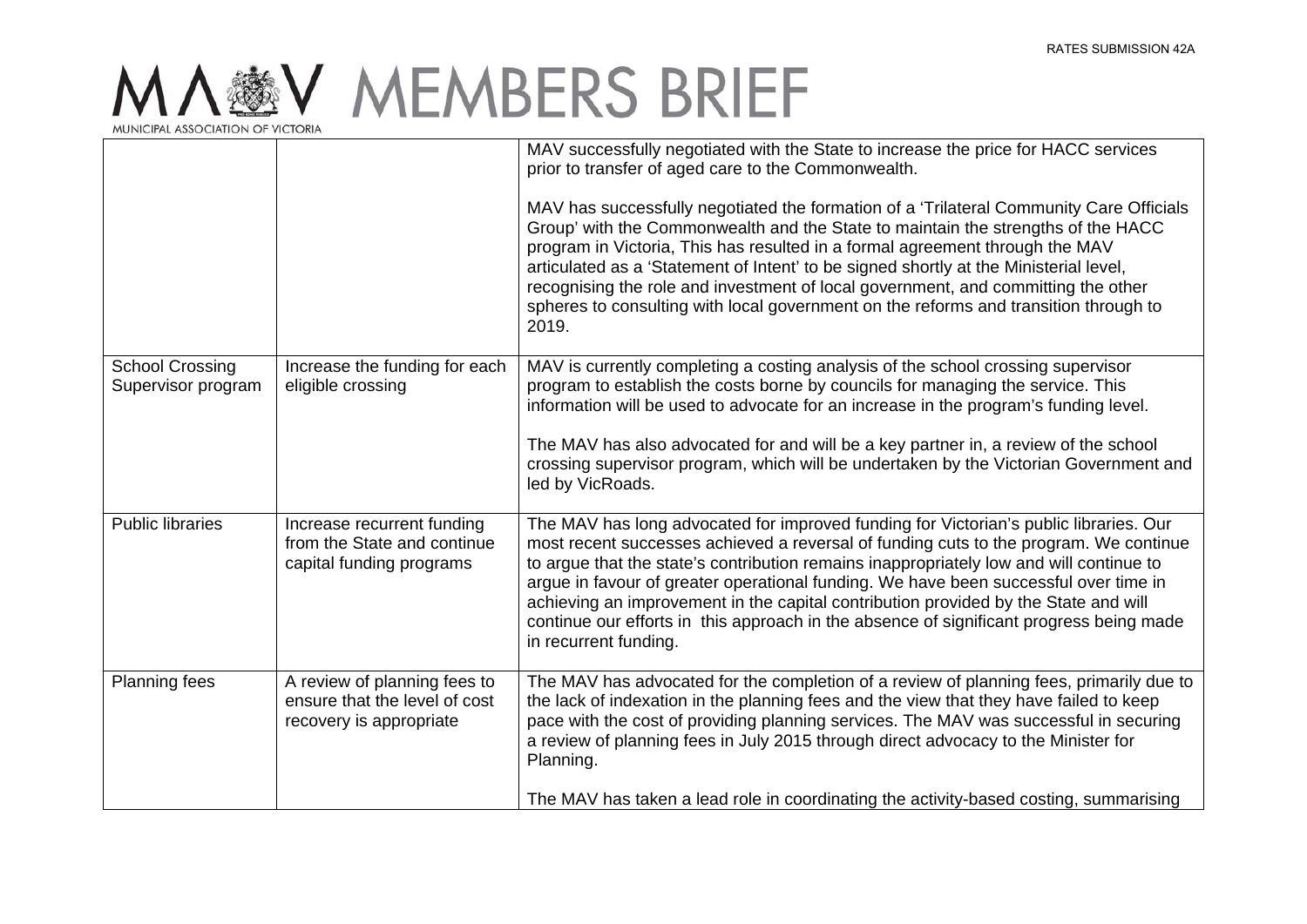|                                      |                                                                              | the feedback from council representatives and liaising with the sector on the reform.                                                                                                                                                                                                                                                                                        |
|--------------------------------------|------------------------------------------------------------------------------|------------------------------------------------------------------------------------------------------------------------------------------------------------------------------------------------------------------------------------------------------------------------------------------------------------------------------------------------------------------------------|
|                                      |                                                                              | A draft Regulatory Impact Statement is proposed to be released in April for public<br>comment. The MAV intends to establish a working group to inform our submission to the<br>Regulatory Impact Statement.                                                                                                                                                                  |
|                                      |                                                                              | We believe the current process will provide a positive outcome for the local government<br>sector and will address many of the concerns raised by MAV members.                                                                                                                                                                                                               |
| Distribution of the<br>landfill levy | Allocation of the<br>Sustainability Fund to priority<br>projects             | The Sustainability Fund was established in 2010 from excess unspent revenue derived<br>from the State's landfill levy, primarily collected through levies collected by councils. The<br>objective of this fund is to promote waste and resource recovery. Its balance as at 30<br>June 2015 was \$430m.                                                                      |
|                                      |                                                                              | The MAV is advocating for the significant unspent revenue collected through the landfill<br>levy to be allocated to local government priorities, including for climate change<br>adaptation, and waste and resource recovery initiatives. In line with the Auditor<br>General's report of 2014, some funds should also be directed to rehabilitate closed<br>landfill sites. |
| SES funding                          | Establishment of a<br>sustainable and equitable<br>funding model for the SES | Primarily through the historical development of the Victoria SES, local government has<br>provided matched funding for many units. This funding methodology has been<br>haphazard and is inconsistent with other similar statutory authorities, such as the<br>MFESB and CFA, which have operated with clear funding methodologies established<br>through statutes.          |
|                                      |                                                                              | The MAV's advocacy in relation to the SES funding has focused on:                                                                                                                                                                                                                                                                                                            |
|                                      |                                                                              | Working with councils to advise them of their responsibilities regarding SES<br>$\bullet$<br>funding.<br>Direct discussions with SES                                                                                                                                                                                                                                         |
|                                      |                                                                              | Advocacy through MAV's legislated seat on the State Crisis and Resilience<br>Council (and its three sub-committees) - the peak State government emergency                                                                                                                                                                                                                    |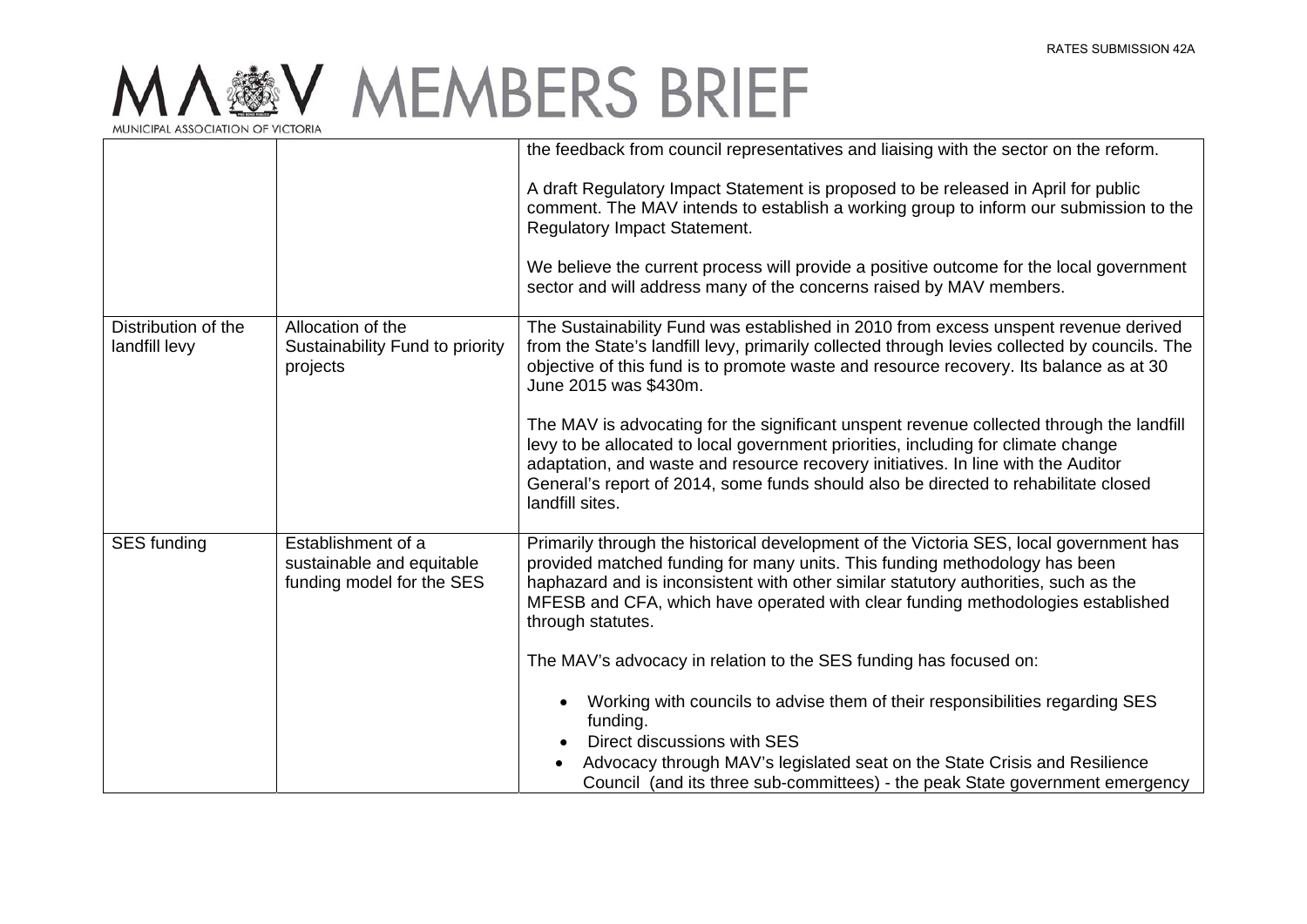|                             |                                                           | management policy and reform decision-making committee.                                                                                                                                                                                                                                                                                                                                                                                                                                                                                                                                                                                                                                                                       |
|-----------------------------|-----------------------------------------------------------|-------------------------------------------------------------------------------------------------------------------------------------------------------------------------------------------------------------------------------------------------------------------------------------------------------------------------------------------------------------------------------------------------------------------------------------------------------------------------------------------------------------------------------------------------------------------------------------------------------------------------------------------------------------------------------------------------------------------------------|
| Funding for arts            | Increased funding of the arts<br>for local-level projects | MAV has advocated for recognition of the role and investment of local government in<br>arts and culture though national submissions supporting ALGA positions and also the<br>ALGA case for a Community Infrastructure Fund to be established by the<br>Commonwealth.<br>MAV has participated in the National Local Government Cultural Forum over a number<br>of years, representing the interests of Victoria councils to the Australia Council and<br>relevant Federal Government departments.<br>MAV has advocated for more direct funding support and to strengthen the State-local<br>government partnership in our response to the State's Creative Industries Strategy<br>consultation on behalf of councils in 2015. |
| Roadside weeds<br>and pests | Improved funding for<br>councils' activities              | In 2013 the Catchment and Land Protection Act was amended to make councils<br>responsible for roadside weed and pest management. Despite formally assigning<br>councils with the responsibility, the issue of funding for councils went unaddressed.<br>Instead of providing ongoing resourcing, councils found and continue to find themselves<br>fighting to secure short-term funding, which typically only provides one or two years of<br>certainty to the sector.                                                                                                                                                                                                                                                       |
|                             |                                                           | Prior to expiration of the last funding round in mid-2015 the MAV raised the matter in our<br>2014 State election call to parties, our strategic plan, and in a number of conversations<br>with the State Government. A further two years of funding was subsequently<br>announced. Securing long-term funding will continue to be a priority for the MAV.<br>At its last meeting, the MAV State Council noted that the State's ineffective<br>management of noxious weeds on Crown land and its lack of enforcement action on<br>private land has resulted in many rural areas becoming increasingly infested with<br>noxious weeds.                                                                                         |
| Local government's          | Influence the review of local                             | Significant changes to local government's responsibilities in emergency management                                                                                                                                                                                                                                                                                                                                                                                                                                                                                                                                                                                                                                            |
| role in emergency           | government's emergency                                    | arose from the Victorian Bushfire Royal Commission. Some of the most emergency-                                                                                                                                                                                                                                                                                                                                                                                                                                                                                                                                                                                                                                               |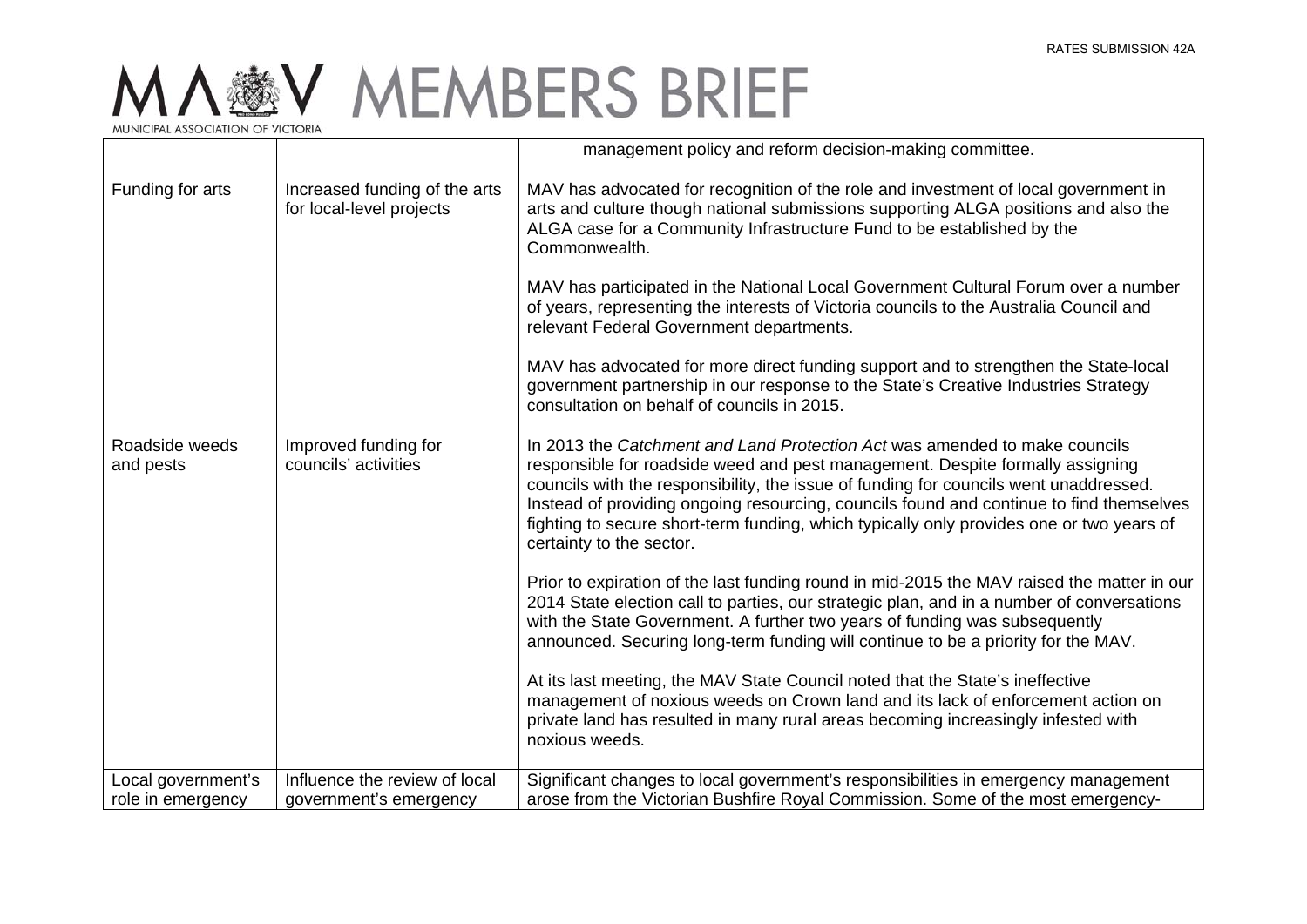| management  | management responsibilities.                                         | prone councils are least resourced to respond to these shifts in responsibilities. Local<br>Government Victoria (LGV) is currently completing a project on councils' emergency<br>management responsibilities. The MAV is working closely with LGV to ensure this<br>project recognises the changing nature of local government since the Emergency<br>Management Act 1986 was first introduced. |
|-------------|----------------------------------------------------------------------|--------------------------------------------------------------------------------------------------------------------------------------------------------------------------------------------------------------------------------------------------------------------------------------------------------------------------------------------------------------------------------------------------|
|             |                                                                      | MAV has developed, in consultation with our members, a position paper on the future<br>role of local government in emergency management. This position paper is being used<br>by LGV as an important input into their project.                                                                                                                                                                   |
|             |                                                                      | The MAV has successfully advocated for the continuation of the Municipal Emergency<br>Resources Program, which supports councils to access resources required to plan for<br>and support their communities during an emergency                                                                                                                                                                   |
| Early years | Improved capital funding<br>support from the Victorian<br>Government | The national 15 hour kindergarten reform was imposed with little if any consultation with<br>the sector, but required councils to invest significantly in infrastructure. Councils had to<br>expand /build new facilities to meet the requirement and are now bearing the ongoing<br>maintenance costs of these facilities.                                                                      |
|             |                                                                      | Capital funding provided by government was insufficient. Council rates funded the<br>majority of the infrastructure changes needed - the MAV estimates that \$300m of<br>ratepayer funds was invested between 2009 and 2013, whilst government funding<br>amounted to less than half of councils' investment.                                                                                    |
|             |                                                                      | Infrastructure costs are a major issue for councils beyond any reform process. With<br>Victoria now having the greatest population growth nationally. Councils, particularly in<br>growth areas, are expected to build maternal and child health facilities and<br>kindergartens to meet new demand.                                                                                             |
|             |                                                                      | The MAV is continuing to pursue more equitable capital funding contributions from other<br>levels of government to support the significant infrastructure demands required from the<br>State's population growth.                                                                                                                                                                                |